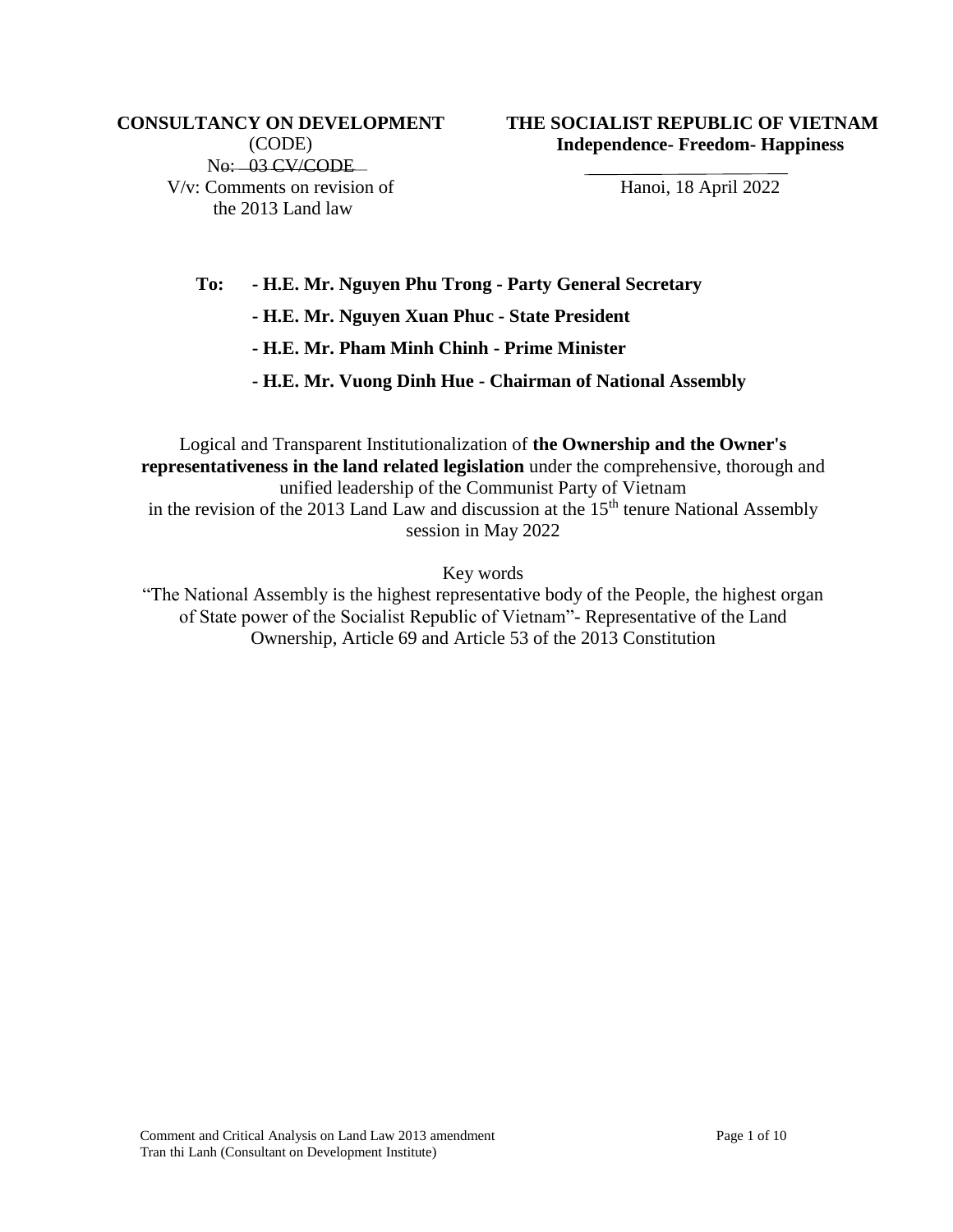#### **SUMMARY**

This submission proposes to clarify the rights and responsibilities of the State with respect to land to ensure compliance with the 2013 Constitution. The latter stipulates that land and land resources are owned by the entire people and managed by the State on behalf of the owners. Therefore, in order to comply with the Constitution, the state agency representing land owners must be the highest representative state agency, i.e., the National Assembly, not the Government. Also, as land is a 'special' natural resource, it must have a 'special' legal provision. The current legislation must therefore be amended to express the special nature of land and shift the State agency representing land owners from the Government to the National Assembly.

Land law 2013 should be amended to overcome contradictions, firstly, between the entire people's ownership of the land and the 'private' ownership of particular land plots, and secondly, between the value of land use rights and the use value of each land plot. The present ambiguity in the law, and the cancellation of Article 25 of Land Law No. 13/2003/QH11 on Communal Land Planning is resulting in corruption and land speculation. Productive village land is being bought up cheaply by outsiders and held for speculative gain from improvements paid for by the People. This is robbing the nation of productive land and the benefits of improvement, and stealing the livelihood of farmers. To prevent this, Land Law 2013 must be amended to restore Article 25 of Land Law 2003.

Article 27 of the Land Law No.45/QH13/2013 concerning the responsibility of the State for agricultural land of ethnic minorities must also be amended. The current provision is too general and is resulting in ethnic minority land is being acquired by the Kinh majority and mining and hydropower companies. As a result, ethnic minorities are losing their living space. Policies for the protection of ethnic minority land must be worked out in accordance with their own customs and practices, cultural identity, and the actual conditions of each region. Community ownership of land must be preserved. Also, to ensure spiritual interest of ethnic minorities, Article 160 of the 2013 Land Law should be redefined to synchronize with Forest law 2017 on religious forests, streams, waterfalls, and mountain peaks, etc.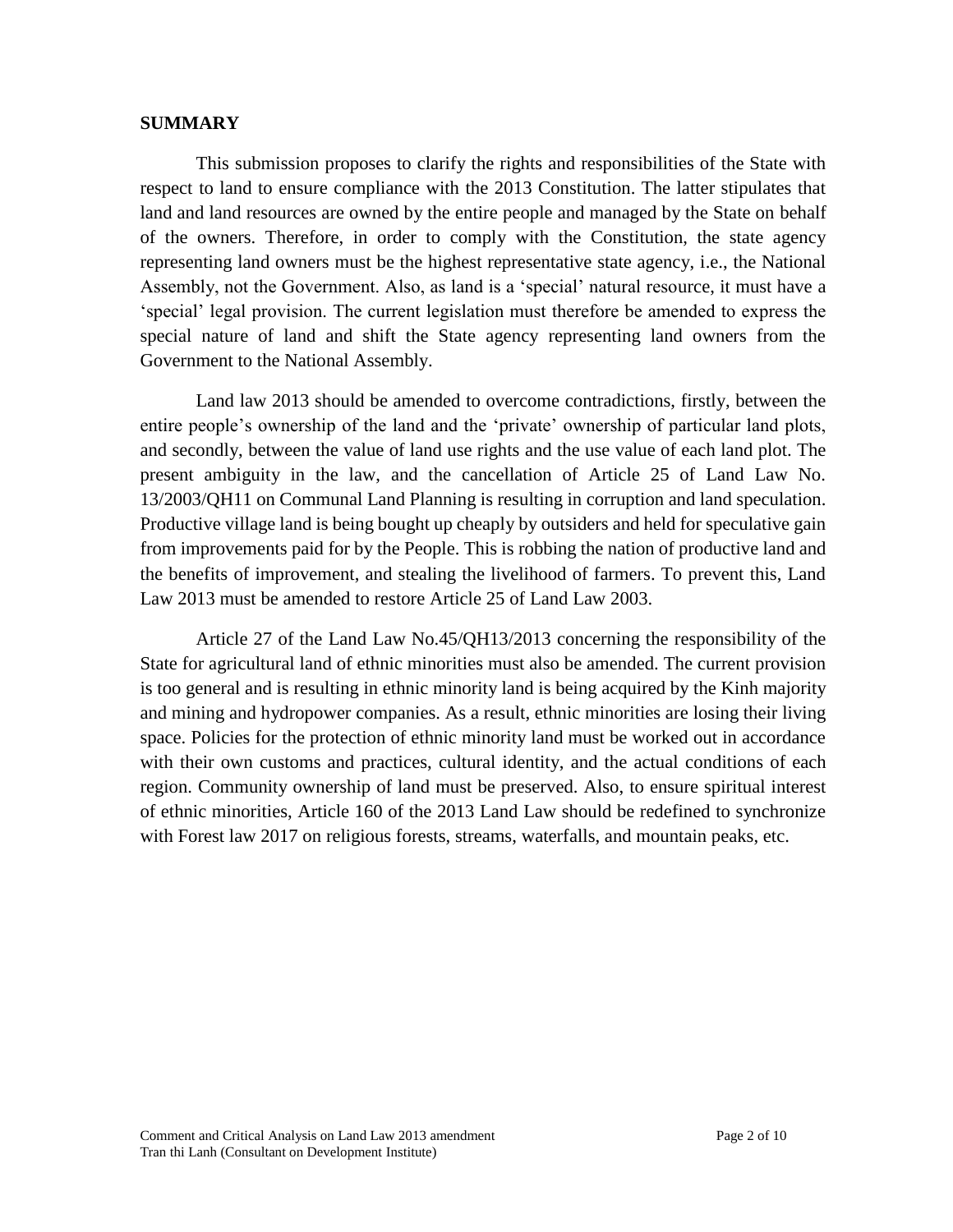#### **OVERVIEW**

Following the analysis and evaluation of the achieved results as well as shortcomings that need to be overcome and amended in the implementation of the 2013 Land Law, the Development Consulting Institute continues to work out recommendations with a number of orientations for revision of the 2013 Land Law as follows:

### **1. It is proposed to clarify the rights and responsibilities of the State with respect to land to ensure compliance with provisions of the 2013 Constitution**

The entire Chapter II on the rights and responsibilities of the State over land under the 2013 Land Law is very general and not specific because our State consists of three organs: legislative, executive and judicial. Therefore, the Law must clearly stipulate in Chapter II which State agency is responsible for this, not the State in general.

We know that land is a product of nature, existed before human beings. People can only turn bad land into good land, or turn unused land into usable land, but they cannot create new land. Therefore, the determination of land under the ownership of the entire people and unified management by the State is completely consistent with the point of view of Marxism - Uncle Ho's thought. Individuals only have the right to own and determine the increased value of land in the process of using it, but absolutely not to decide and own private land.

The 2013 Constitution of our country stipulates that "Land, water resources, mineral resources, resources in sea and airspace, other natural resources and properties invested and managed by the State are assets of the public, owned by the entire people and unifiedly managed by the State on behalf of the owners".

Therefore, the State agency representing land ownership must be the highest representative State agency of the people, elected by the people, operating under the principle of democratic centralism according to the collective mechanism, which must be the National Assembly of the Socialist Republic of Vietnam. **Only the National Assembly** *"as the highest representative body of the People, the highest organ of State power of the Socialist Republic of Vietnam"* is, on behalf of the people, the representative of ownership and unified management of land in **the right, sufficient, disciplined and complied practice as regulated by laws.**

According to provisions of the Constitution, "The Government is the highest State administrative organ of the Socialist Republic of Vietnam, exercising executive power and is the law-executing agency of the National Assembly". The government operates under the ONE - HEAD regime, *so the assignment of the Government to represent the land ownership is not suitable for a special type of property owned by the entire people.*

Only the National Assembly, as the highest representative body of the people, the highest and *most powerful organ, from every citizen (Commune People's Council) to the entire people across the country (the National Assembly), has the capacity to represent the land ownership and the right to decide on land use planning, land use plan; decide on land*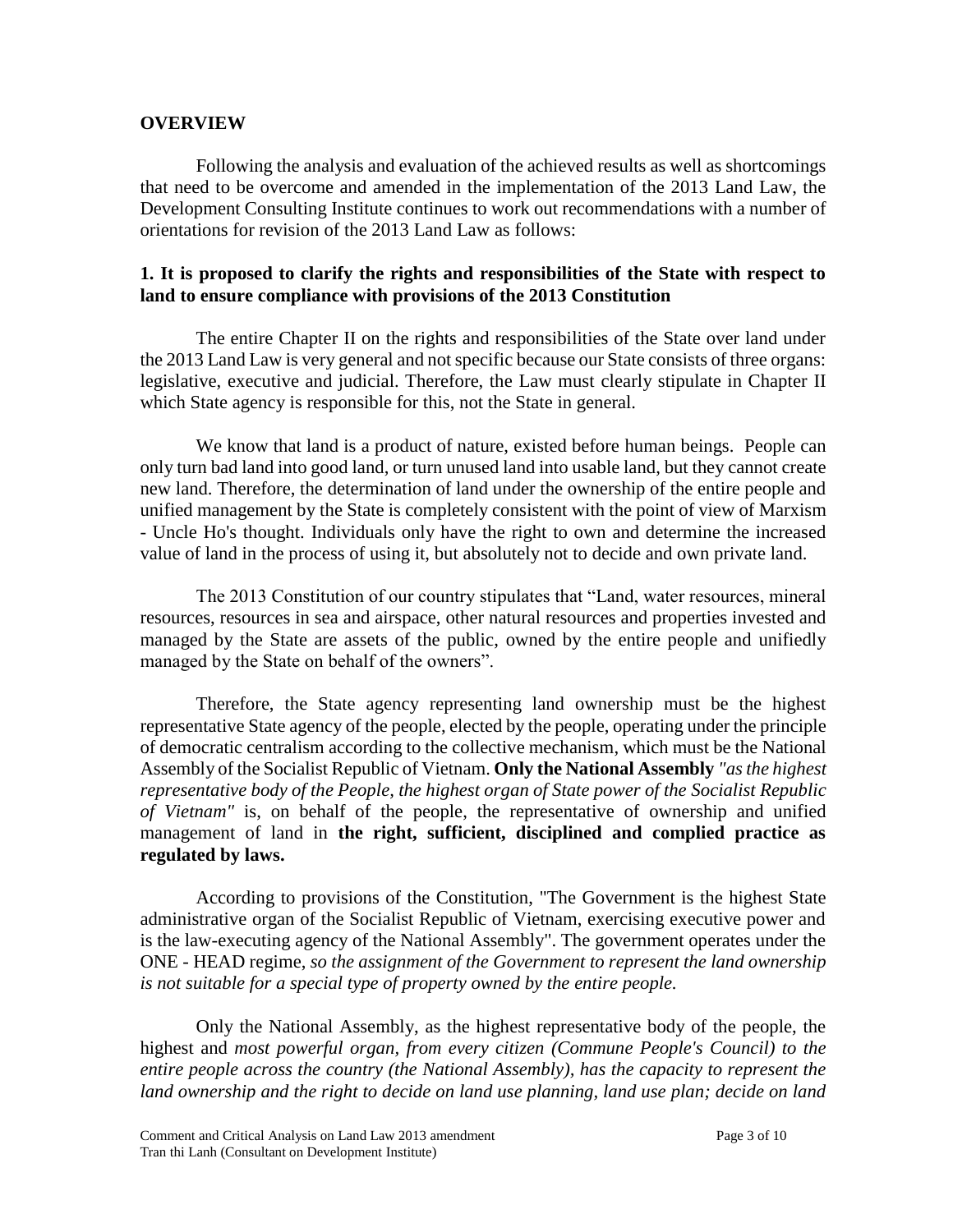*use purposes; prescribe land use quotas and land use durations; decide on land acquisition and land requisition; decide on land prices; decide to grant land use rights to land users; decide on financial policies on land; stipulate the rights and obligations of land users.*

The National Assembly operates under a collective mechanism, so there will be no phenomenon of taking advantage of the one-head regime to violate the land law like a series of officials have from central to local levels recently.

*Therefore, we recommend changing relevant legal provisions to transfer the function of representativeness of land ownership from the Government to the National Assembly, especially when the country has officially announced the transition to a socialist-oriented market mechanism.*

## **2. It is proposed to revise the 2013 Land Law to reflect the spirit of the Constitution's provisions that "Land is the special national resource, the important resource for national development, and it is managed according to regulations by laws".**

We know that land is always associated with water resources, forest resources, mineral resources, etc., and it is a special kind of national resource, because humans do not create new land, *the total area of territory is a constant.* The *land position is fixed and attached to the ground rent created by each land plot*. This type of resource is both the foundation that determines all creative and non-creative activities, feeds or destroys, and destroys under need and power directly or indirectly for each person, each household, each village, each commune, each province and the whole country, not to mention the impact on the whole planet according to the logic of motion based in the universe. Therefore, there must be *"specific"* legal provisions for this *"special"* resource that is owned by the entire people, and where no one but the National Assembly at all levels is the body representing the land ownership in order to unify the management, monitor and control all acts of damage or maintenance of this resource, especially in the market mechanism where using land exploitation as the fulcrum of GDP serves individual needs, as seen in Capitalism.

*It is inappropriate that the Government, as regulated by laws, is currently functioned to represent the ownership and unified management* of natural resources and land assets, like any other assets owned by the entire people. Land property shares the characteristics of being owned by the entire people, but it is completely different from other assets owned by the entire people, which are man-made, could be generated with new things and renewable such as transportation systems, architectural structures, airports, ports, etc.

Therefore, we propose to amend a number of current legislative provisions, such as the Law on Organization of the National Assembly, the Law on Organization of the People's Council, and the Law on Government Organization, at the same time as revising the 2013 Land Law to express the special nature of land.

The amendments should be in the direction of shifting the State agency representing land ownership from the Government to the National Assembly with the following urgent and strategic priorities: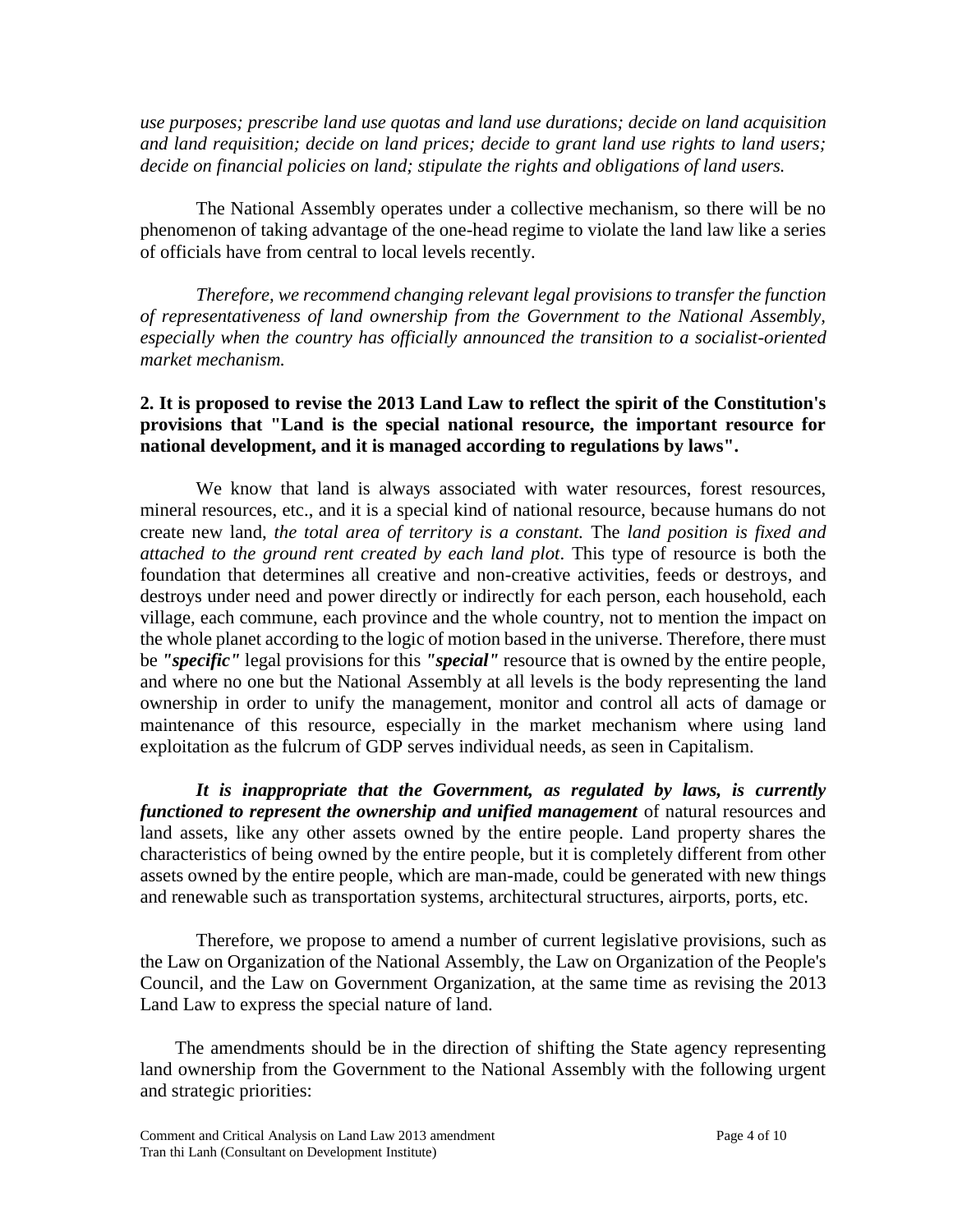1) Establishing a Land Committee of the National Assembly as the highest representative body of the People:

2) Accordingly, the Land Committees of the Provincial People's Council, the District People's Council, and especially the Commune People's Council should be established for possible approaches to every land plot;

3) Establishing an inter-provincial land fund which specializes in updating, monitoring and auditing the value of over 75 million land plots 1 and every land plot of different land users;

4) Establishing an independent land bank;

5) Establishing an Independent Land Court.

The above five strategies must be supervised and controlled by the highest representative body, the National Assembly at all levels in order to keep the three roots: the people's State, the people's land, and the National Assembly as the highest representative of the ownership. The market mechanism involves the privatization of land and labor resources. When land is in the hands of corporations and companies, it will be exploited to the maximum in order to increase corporate profits. Farmers will be transformed into wage workers on large-scale industrial farms through which local social structures and cultural form will be distorted. The community's cultural basis, national consciousness and social solidarity will also manipulated according to the "principle values of individual freedom and financialization". In this case, land resources are a decisive foundation which completely depends on the land institutions under the trio of roots: People are owners of Land Resources, the people are the masters of the State, and the National Assembly is the representative body of the owners. Therefore, land resources cannot be in the hands of the owner represented by the government with the 'head' regime! If the Socialist Republic of Vietnam continues to maintain the 'head' regime as the representative owner of land resources, the socialist orientation of the market principle will be difficult because the manifesto of socialist-oriented market mechanism is incompatible with market principles which will continue to be manipulated in order to maximize super profits from exploiting the land and labor power of farmers and wage-workers as have for over a century in the market economy!

## *3. Amendment of the 2013 Land Law must overcome the contradiction between, the entire people's ownership of land, and the "private" ownership on each land plot when it is provided by the State for land users in the form of "value of land use rights".*

Land is owned by the entire people, and the Government acts as the representative of the ownership and assigns the land use rights to individuals and organizations for utilization. This also means that individuals and organizations, whose land areas are provided or leased, have only the rights to use land in accordance with the regulations on land use purposes, as assigned and provided by the State. Individuals and organizations have absolutely no rights to possess and decide on land use.

 $\overline{\phantom{a}}$ 

<sup>&</sup>lt;sup>1</sup> Soil health, biological succession in terms of diversity, specificity, interaction, adaptation, sustainability as well as the ability to accumulate carbon and microbial society in the soil in each land plot and in a total of 75 million land plots in the whole country.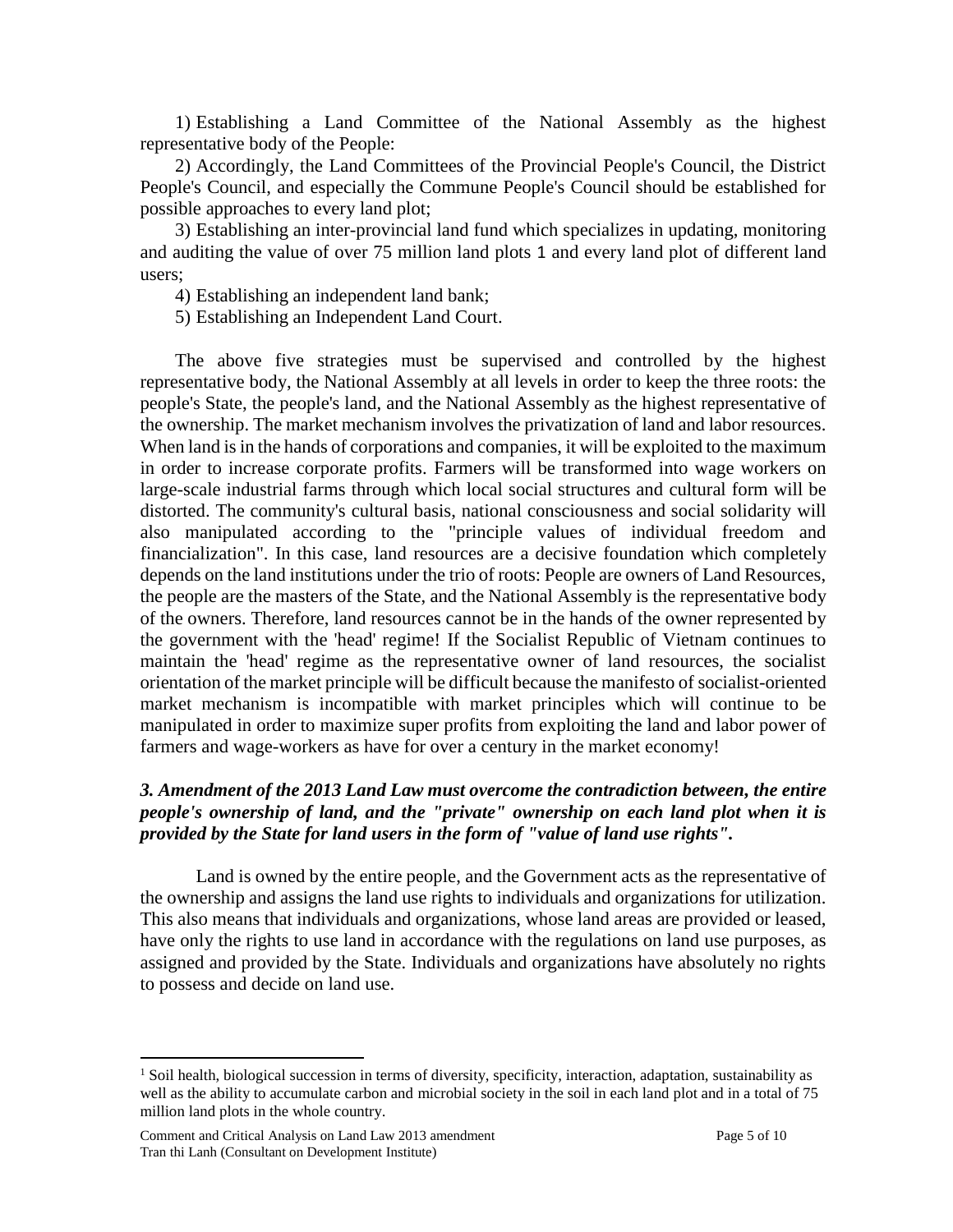However, the 2013 Land Law does not clearly distinguish between the value of land use rights and the use value of each land plot. Moreover, the 2013 Land Law ignores the issue of planning and land use plan for each land plot at the communal level, as regulated by the Land Law No.13/2003/QH11 in Article 25, Clause 4 and 5. Article 25 realizes the responsibility of ownership of each land plot by every household in the village, and the Commune People's Council (commune-level National Assembly) is the organ that handles the supervision and control of the implementation of master plans and land use plans for each land plot by the commune People's Committee. Realizing the rule-of-law State is to execute the Land Law No.13/2003/QH11, Article Article 25, Clause 4 and 5.

The implication of the 2013 Land Law for land use right value is essentially only the value and use value of each land plot to rent, lend, inherit, contribute to capital, mortgage...

The 2013 Land Law regulates at Article 167. The rights to exchange, transfer, lease, sublease, inherit, donate, mortgage or contribute land use rights as capital allowing *"land users to exercise the rights to convert, transfer, lease, sublease, inherit, donate, mortgage or contribute land use rights as capital in accordance with this Law."*

With such a provision, in addition to the land use right for the right purposes as assigned, and benefitting from the value of the investment added during the use process, the land user also has the right to transfer, lease, sub-lease, mortgage, capital contribution, etc.,

In our opinion, *the intrinsic value of land use rights is priceless and cannot be changed according to market prices.* The essence of the value of land use rights is an order of the State or a government agency acting on behalf of the people to allocate land (which is the property owned by the entire people) to the users. *Te value and use value of the land plot has a price which can be changed according to the market price* only if converted, transferred, leased, sub-leased, inherited or donated, mortgaged, used to guarantee or contributed to capital, *etc.,* 

*It is because of the ambiguity between the value of land use rights and the use value of the land plot, between the entire people's ownership of land in general and the private use right of each land plot,* that, when it is allocated or leased as analyzed above, we have not been able to control and manage the land in the past time. As a result, a series of cadres have committed corruption and land speculation; families and people want to get rich from buying and selling land; money of individuals, organizations, credits and banks is not invested to promote production but is **"buried"** in the land; organizations have taken advantage of loopholes in the laws to occupy land, acquire people's land at a cheap price, then divided the land into plots for sale to gain benefits from the land.

*This is also an ironic paradox that people - the land owners through the State acts as the representative - are allocated land under the latter's right to assigned to individuals and organizations. However, when the State needs to acquire the land for reuse, it must compensate a very large amount, even hundreds of times larger than the previous amount, whereas the nature of this difference is not created by the person to whom the land was allocated.*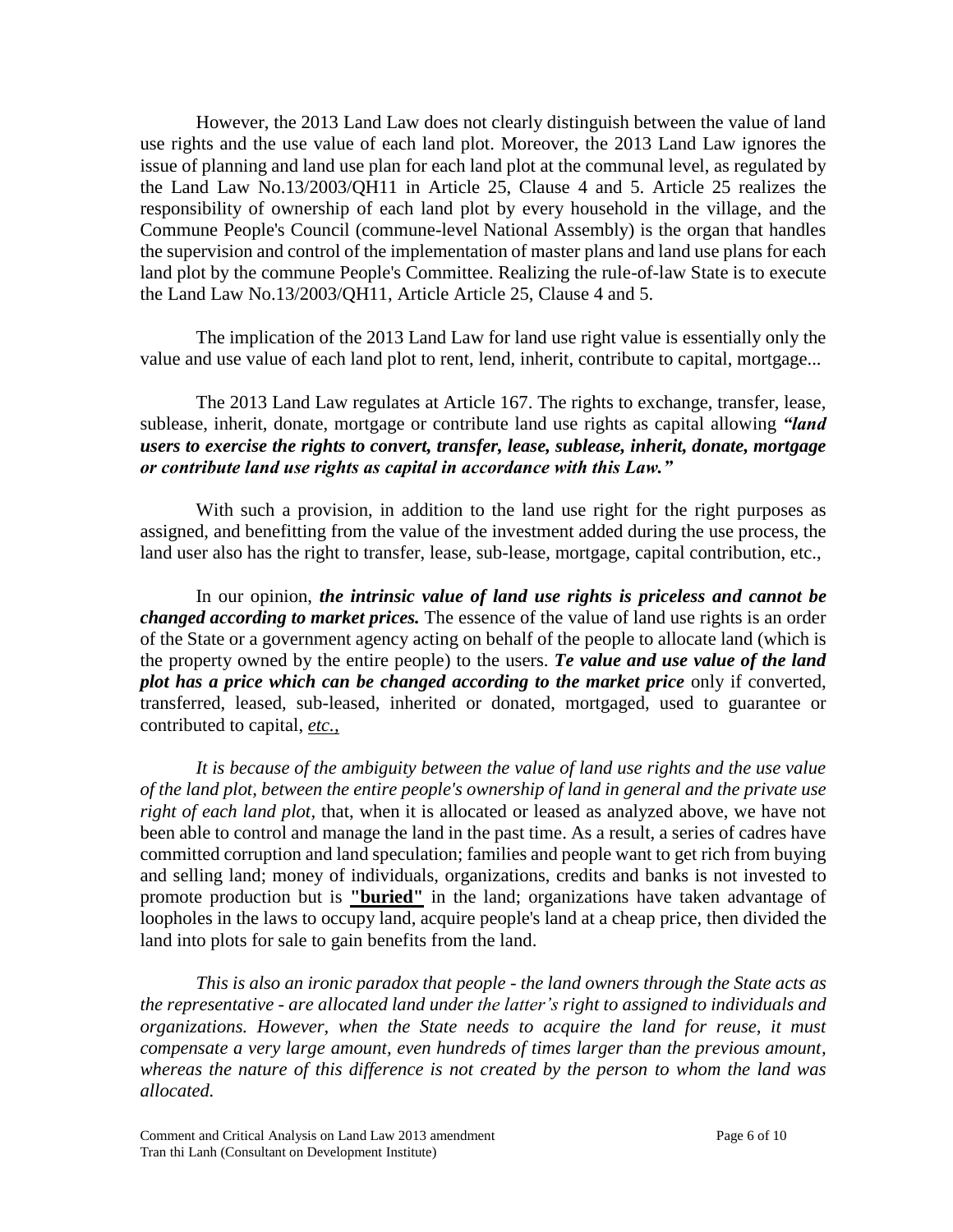For example: A piece of land previously allocated by the State was only worth 100 million VND, now because the State has opened a road through it, the value of the land plot has increased to 5 billion VND according to the market price. This difference is not due to the added value of the land created by the land assignee, or the increase in the value of the land use rights, but this is the increased use value of the land plot due to the investment in road construction. *This investment capital belongs to the total labor value created by the whole society.* However, the person, to whom the land was allocated, is entitled to all this value and the State has to pay the costs if it wants to acquire such land plot under the socalled land administration by the land valuation agency and the land price appraisal council. In fact, there is no logical and transparent argument even in the land use planning which the 2013 Land Law still leaves open. This also reflects the phenomenon of 'land fever' leading to tricks to gather land, resulting in the phenomenon of the suddenly rich or suddenly emptyhanded which is extremely unreasonable in recent times. Do you know this under the Head regime? The State definitely needs to study and clarify this absurdity of the 2013 Land Law and must have practical, scientific and logical examination of this inadequacy to end the inconsistency between the Constitution and the Land Law, between the Land Law from this National Assembly session to another during revision process of the 2013 Land Law at a time when the whole planet is in tension from the concept of 'geopolitics' between countries and factions on the East-West Axis!

Therefore, we propose to amend the 2013 Land Law to overcome the conflict in the 2013 Land law between the entire people's ownership of land and the private use right of each land plot when it is allocated or leased by the State as analyzed above.

## **II. SOME SPECIFIC RECOMMENDATIONS ON REVISION OF THE 2013 LAND LAW**

### *Firstly, we propose to amend the Article 7 as follows:*

**Article 7. The National Assembly** exercises the right to represent the entire people's ownership of land, the Government performs the State management of land.

1. The National Assembly shall promulgate the laws on land, **decide on land policies**, and decide on national master plans and plans on land use; **decide on land allocation, land lease, change of land use purposes**; exercise supreme supervision over the management and use of land throughout the country.

2. The Government shall decide on land use planning and land use plans of provinces and centrally affiliated cities and master plans and plans on land use for national defense and security purposes; unify the State management of land throughout the country.

The Ministry of Natural Resources and Environment shall be responsible before the Government for the State management of land.

3. **People's Councils at all levels** shall exercise the right to represent land ownership in their localities according to their authorization as prescribed in this Law; exercise the right to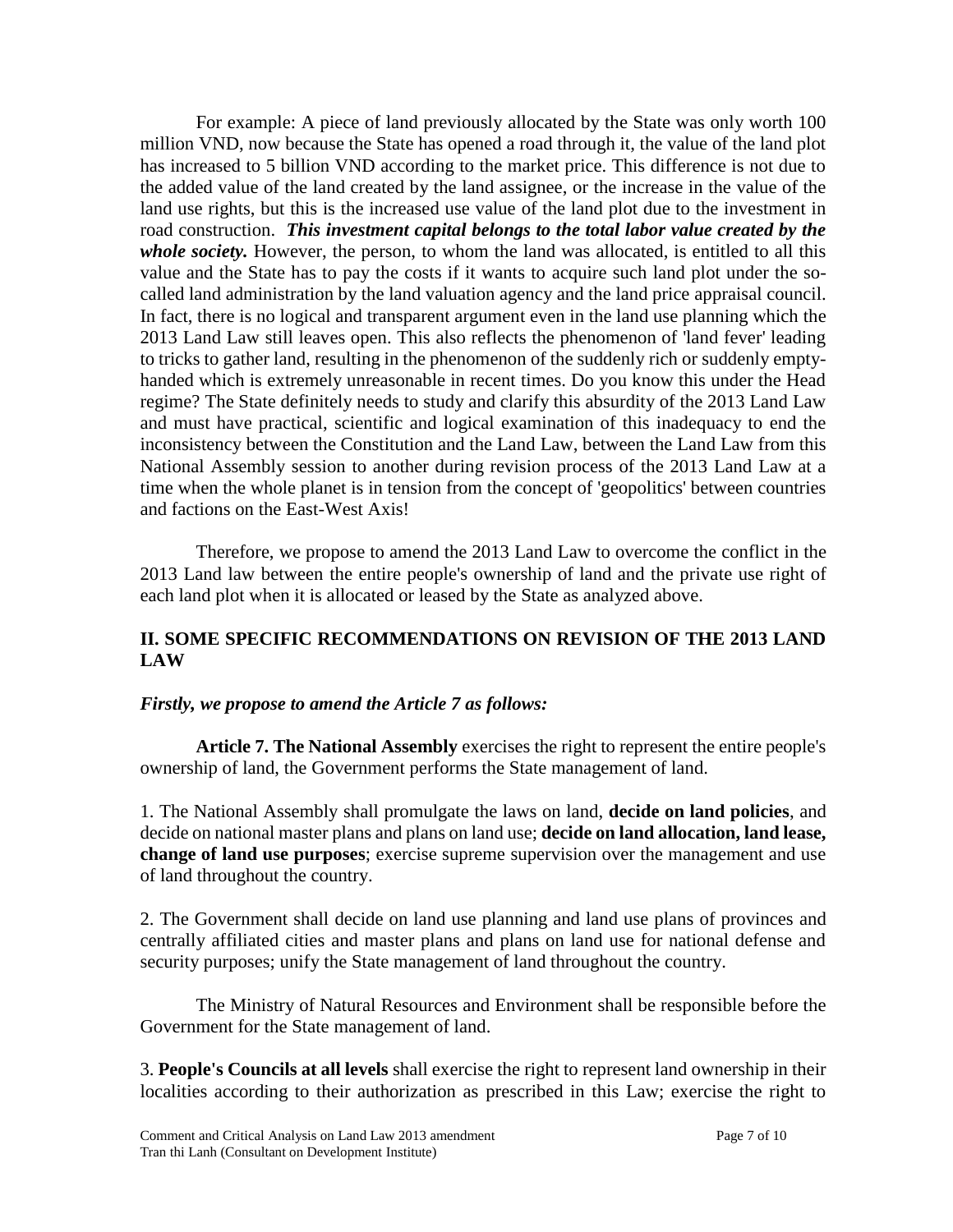supervise the enforcement of land laws in the locality. Commune-level People's Councils shall supervise the organization and implementation of land use master plans and land use plans for each household's land plot coordinated by the People's Committees.

4. People's Committees at all levels shall perform the State management of land in their localities according to their authorization as prescribed in this Law.

## *Secondly, we recommend:*

1) To establish the Land Committee of the National Assembly as the highest representative body of the People;

2) To establish the Land Departments of the Provincial People's Council, the District People's Council, especially the Commune People's Council to cover the management in every land plot;

3) Inter-provincial land finance fund shall specialize in updating, monitoring and auditing the values of over 75 million land plots and each land plot by different types of land users;

- 4) To establish an independent land bank;
- 5) To establish an independent land court.

# *Thirdly, amend the Article 27. Responsibilities of the State for residential land and agricultural land for ethnic minorities*

The 2013 Land Law has highlighted the State's responsibility for residential and productive land of ethnic minorities. However, through monitoring the law enforcement process, we found that the provisions of Article 27 are too general, not showing implementation solutions as well as specific sanctions in the management and protection of residential and productive land for ethnic minorities. Therefore, the land of ethnic minorities is being purchased and acquired by the Kinh people (the major group of population) every day and every hour and turned into farms and hi-tech zones. The survival space of ethnic minorities with the "Forest - cultivated land - agricultural fields" livelihood model is gradually disappearing to be replaced by the hi-tech agricultural zone of companies and production farms of the Kinh owners, and mining areas, etc. Hundreds of thousands of hectares of forest, hundreds of thousands of hectares of arable land are being flooded deep by large and small hydropower plants of unknown private companies approved without transparancy by the provincial administration. If the people lose their land, forest or swidden fields, they will lose their living space, their livelihood space, and when lost, they will not know where to go? Therefore, the State must be more drastic and stronger in protecting the survival space and livelihood space of the ethnic minorities. We must start from the traditional customs of the people in preserving the land, preserving the village, in the protection of the forest to develop legal regulations to protect the land and protect the living space of the ethnic minority people. One of the traditional social characteristics of ethnic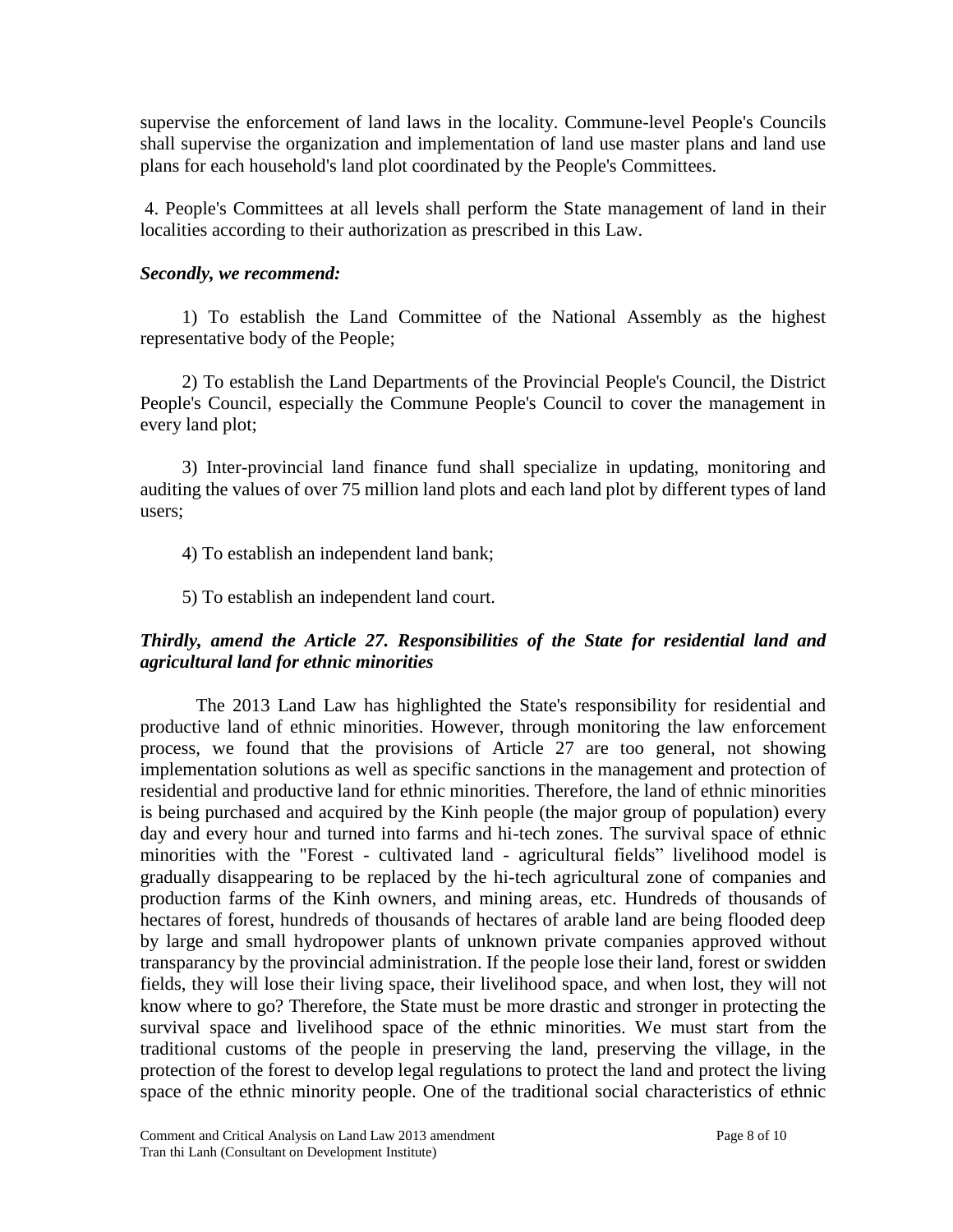minorities is: *"Village and the collective ownership of the village community over land and forests*". The village community's collective ownership of land and forests is the economic and material foundation of the village community entity. The entire material, economic, cultural, spiritual, spiritual and moral life exists on this foundation. This is also the most important solution for protecting residential land and the most effective production land for ethnic minorities against the brutal attack of the market mechanism on the land. The swidden land in the heart of the communities of the ethnic minorities needs to have a regulation for allocating the Land Use Right Certificate to the whole community, but keeping each farming land plot of the households. Why? Because if the land use right certificate is handed over to the household, the mafia forces in the society will collect all the red books of the people, turning them into slaves on their own land of the owners who are sprouting up like mushrooms in the mountainous areas in Vietnam's territory.

Therefore, we propose to amend the Article 27 as follows:

# **Article 27. Responsibilities of the State for residential land and agricultural production land for ethnic minorities**

1. To work out policies on residential land and land for community activities for ethnic minorities in accordance with the customs, practices, cultural identity and actual conditions of each region.

2. To work out policies to create favorable conditions for ethnic minorities who directly engage in agricultural production in rural areas to have land for agricultural production according to their culture and customs.

# *3. For forestry land and agricultural production land of ethnic minorities, the State mainly assigns land use rights to the community for management and use*.

*Fourthly*, in order to ensure the spiritual interests of ethnic minority communities, the 2013 Land Law on track for revision, must adjust and redefine Article 160. Religious land should be ensured with synchronization between religious forest land and owners of religious forest land as regulated in the Forestry Law No.16/QH14/2017 regulating community legal entities in the Civil Law and adjusting regulations of the Law on Biodiversity related to religious lands where there are religious forests, sacred streams, sacred waterfalls, sacred stones and sacred mountain peaks to ensure consistency between the Land Law and other laws when being implemented in villages.

**Fifth**, we have throughly studied 10 recommendations of the business forum posted on websites with messages trying to push the 2013 Land Law revision into private land ownership under the capitalist regime, which entails private ownership of labor power and means of production. The emerging Vietnamese businesses, with awareness, knowledge and experience of "half Western, half Easten or even half chicken, half duck" are trying to argue for an outdated "Neo-liberalism" which has been inherently unacceptable since its inception in 1970s. More cowardly, the justification for extracting profit from the exploitation of the land and labor power of the peasantry and workers are being polished by the used of phrases